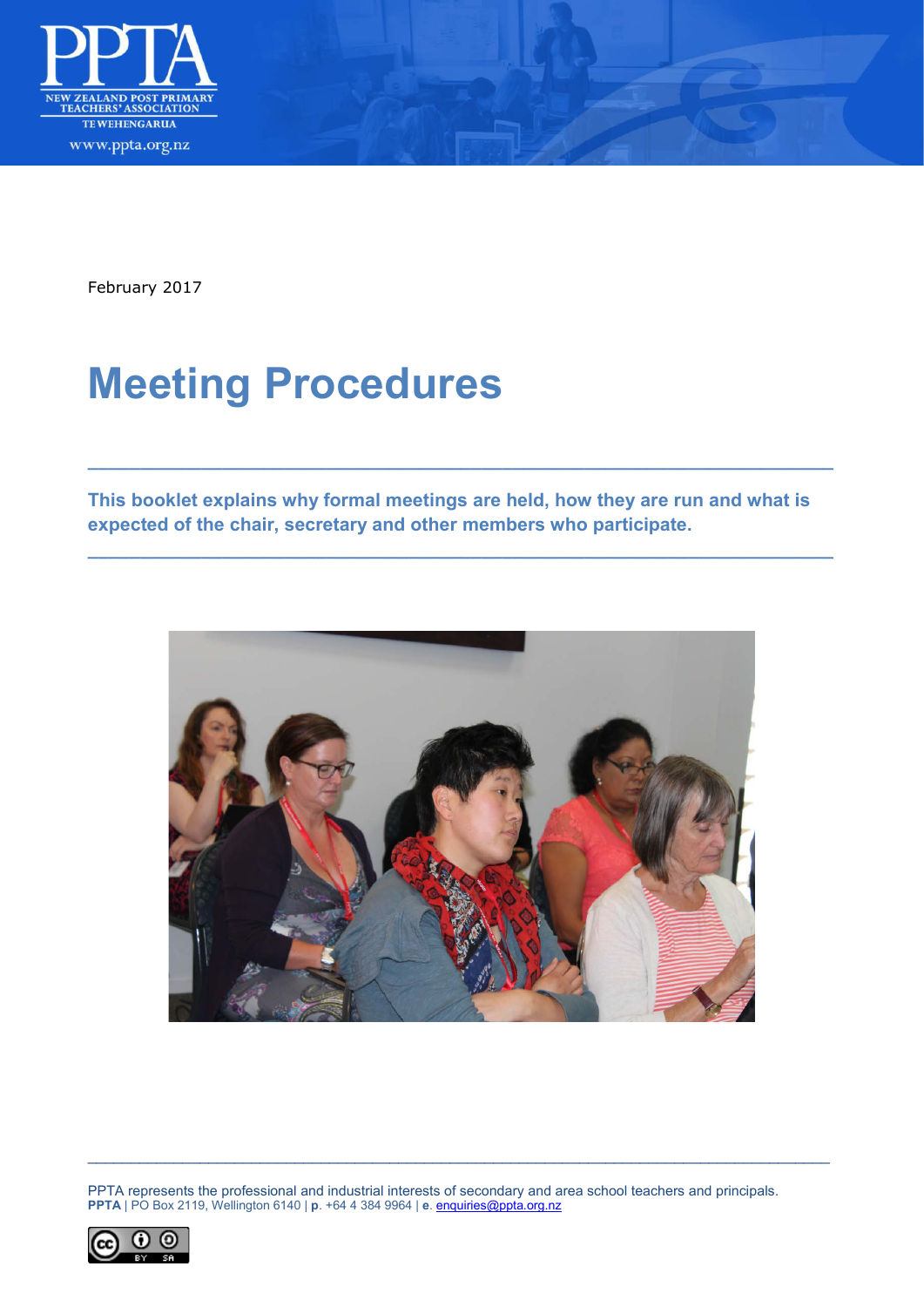# **Contents**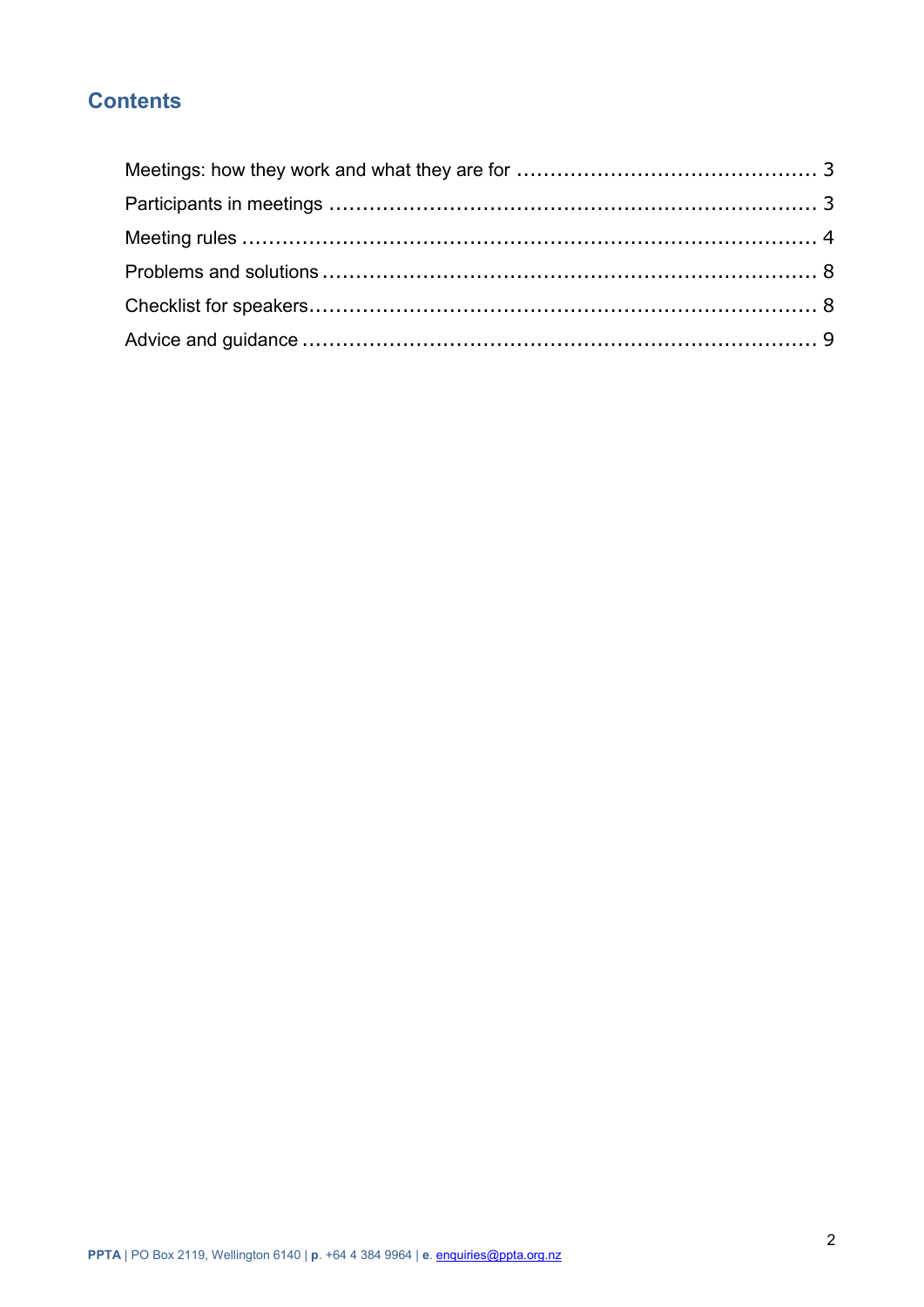# <span id="page-2-0"></span>**Meetings: how they work and what they are for**

The purpose of meetings is to enable groups of people to discuss issues and make decisions on what to do about them. The meeting may be very formal with strict rules, very informal with no obvious rules, or somewhere in between.

The formal rules have evolved to enable issues on which people have different opinions to be discussed without personal criticism and acrimony. The rules ensure that issues are discussed, not people, and that the will of the majority of the meeting is clearly stated.

The rules of the meeting may seem intimidating to those people who have not studied and used them but, once mastered, they do allow orderly decision making. Anyone is capable of learning meeting procedure and becoming an effective chairperson.

# <span id="page-2-1"></span>**Participants in meetings**

## **Chair, chairperson, chairwoman and chairman**

These terms are all used currently and it is up to the officeholder to choose his/her title.

The chairperson is the impartial servant of the meeting, i.e. is guided by the meeting, but has the responsibility to get the business done as efficiently as possible.

The chairperson must know the rules of procedure and must be in charge of the meeting, ruling firmly but not tyrannically.

The chairperson should not make speeches or pronouncements on issues. If she/he wishes to participate in debate, she/he must ask someone else to chair the meeting for the debate.

The chairperson orders the agenda, opens the meeting, guides discussion, makes a speaking list, takes votes on issues and closes the meeting. The meeting may disagree with a chairperson's ruling by formal procedures (see meeting rules).

The chairing of less formal meetings is often more difficult than formal ones because the rules are not as clear. Skill is needed to manage discussion, to judge when decisions should be made and to stop individuals dominating the group.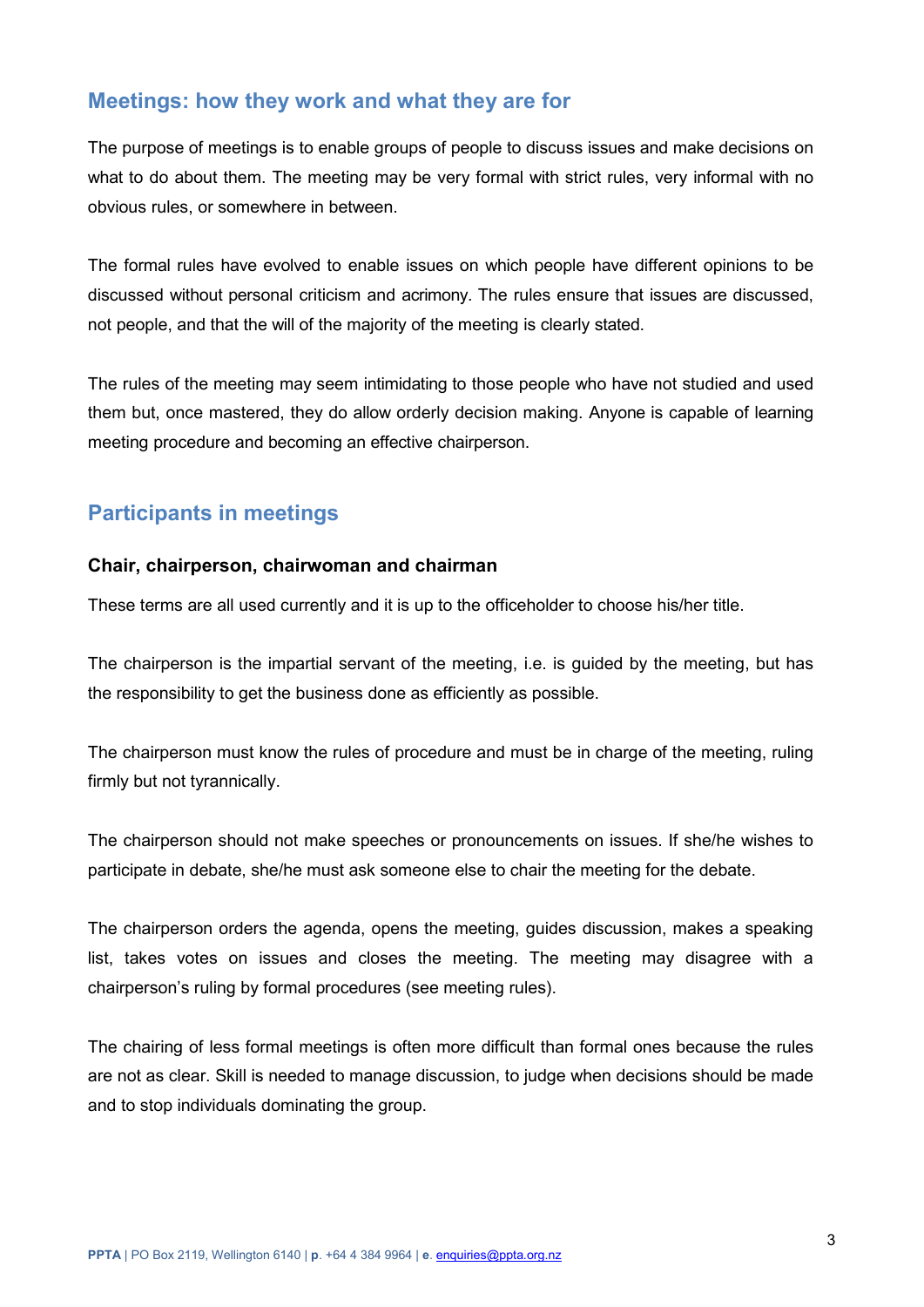## **Secretary**

This person's responsibility is to keep a record of the meeting including the exact words of all decisions made by the meeting and, for a formal meeting, the names of proposers and seconders, the outcome of voting and perhaps who is to carry out the decisions. This written record must then be made available to those who attended the meeting and is confirmed as a true and accurate record at the next meeting. Amendments may be made to the minutes if they are inaccurate. The secretary usually writes any letters that are required to carry out meeting decisions.

## **Members of a meeting**

Everyone at a meeting should:

- keep to the point.
- respect the chair.
- attack the issue, not the person.
- consider the views of others.
- seek clarification when necessary.
- remember time constraints.
- remember the need for an outcome.

## <span id="page-3-0"></span>**Meeting rules**

## **Agenda**

Literally, agenda means things to be done; a list of matters to be dealt with by the meeting.

## **Minutes**

The minutes are a record of the meeting. They should state who was present and what decisions were made. Sometimes a summary of discussion is included.

## **Motions**

A motion is a proposal for action or a statement of position.

It is good practice for serious matters to be put to the meeting in the form of a motion even in an informal meeting. The wording of a decision is then agreed on by everyone.

What makes a good motion: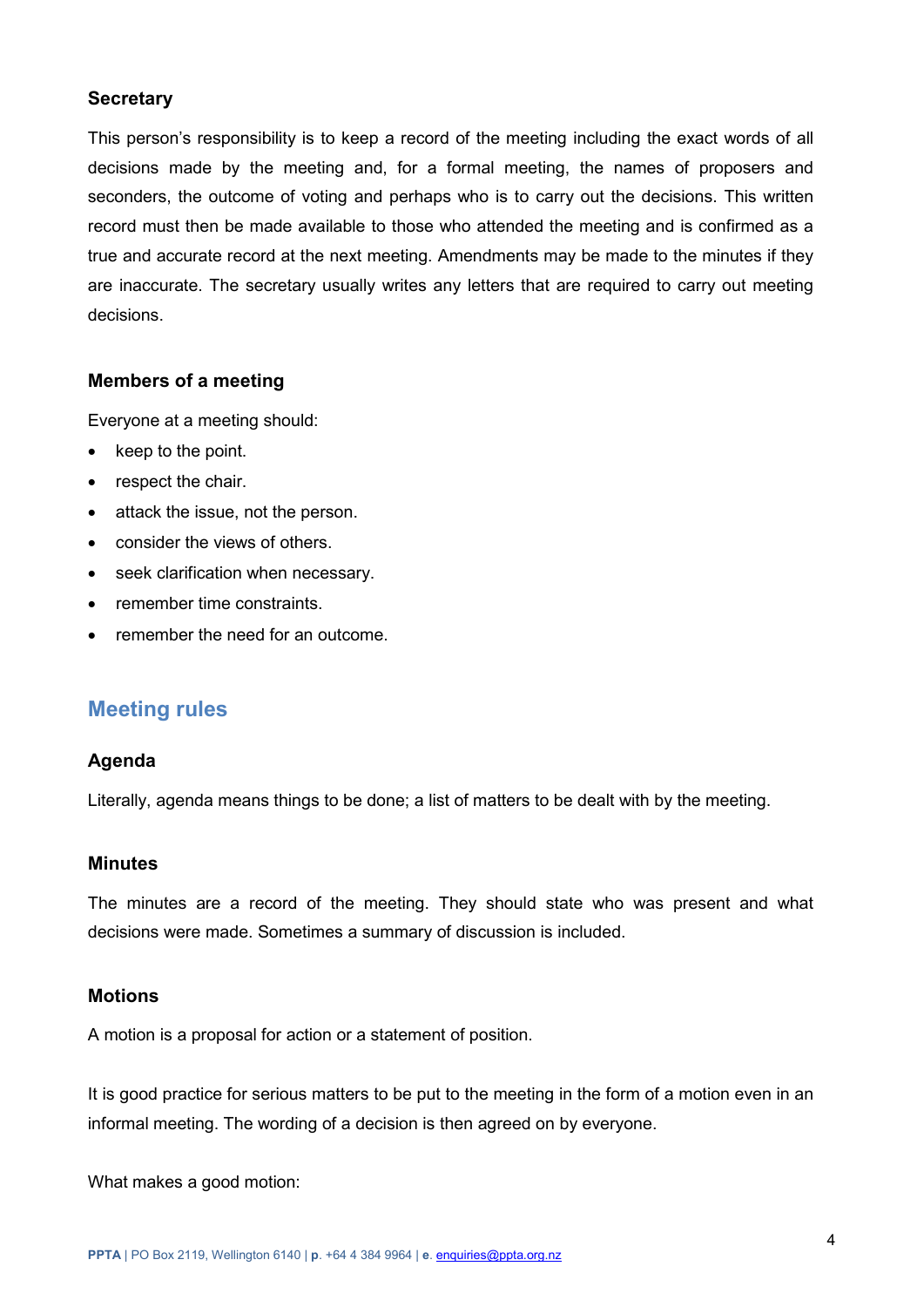- i) It begins with "That".
- ii) It is clear, is not open to more than one interpretation, makes sense and is grammatically correct.
- iii) It should be aiming to bring about change, i.e. lead to an action, or state a clear position. For example,

"That the Cook Strait College branch of PPTA informs the board of trustees that members will not continue to teach if the temperature falls below 10°C".

"That the Cook Strait College branch of PPTA states its strong opposition to the proposal that teachers must be accessible directly to students by email."

A motion should be given to the chairperson or secretary before the meeting or during the meeting if it arises from the meeting, legibly written on paper with the names of the mover and seconder. Explanatory notes may be given when a motion is circulated before the meeting. A motion should not try to include a long explanation.

A motion must have a proposer and seconder. They speak to the motion first. A seconder may reserve her/his right to speak until later in the debate.

The proposer has a right of reply to points raised in the debate before the vote is taken.

## **Amendment**

This is a change to the original wording of a motion but may not negate its meaning. The chairperson rules whether or not it is acceptable. An amendment must have a proposer and seconder. There is no right of reply at the end of discussion.

An amendment must be voted on before the original motion is put because, if passed, it will change the motion.

There can be no more than one amendment to a motion under discussion at a time. They must be taken in order of lodging with the chairperson. A proposed amendment may be accepted by the mover and seconder of the substantive or original motion if the meeting agrees to allow this.

## **Procedural motions**

The purpose of procedural motions is to expedite the business of the meeting. They must have movers and seconders. They do not generally have discussion but may have their significance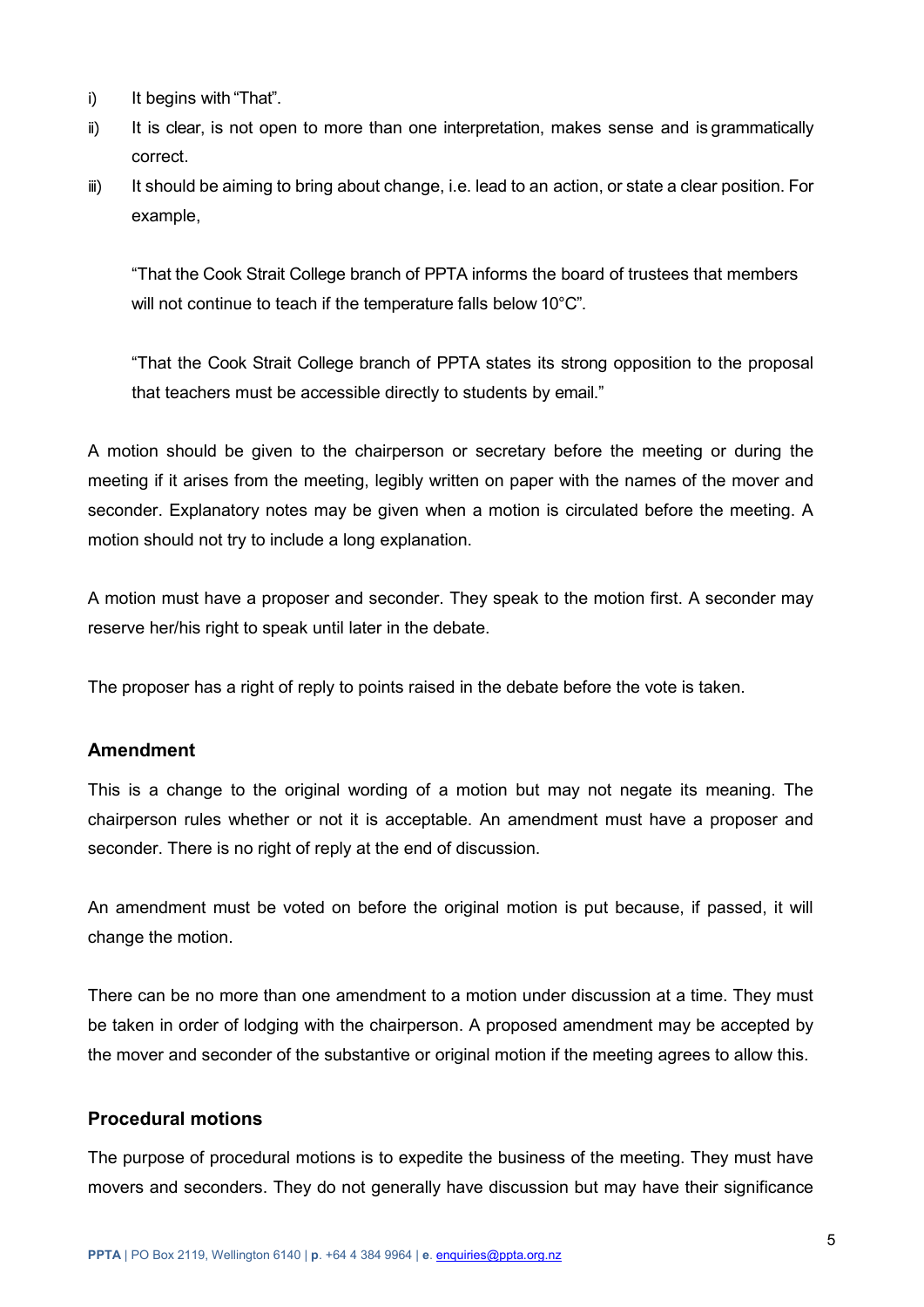explained by the chairperson. The following are examples of procedural motions:

- i) *"That this matter lie upon the table."* This delays decision on a matter. It is put aside until a motion is put to lift it from the table; this could be at a later meeting.
- ii) *"That the motion now beput."* This puts an end to debate and forces the vote on the motion under discussion.
- iii) *"That the ruling of the chairperson be disagreed with."* This gives the meeting power to disagree with the chairperson.
- iv) *"That the meeting proceed to next business."* This means the matter under discussion will not be voted on and cannot be returned to.

NB: There is no such thing as a "point of information". If a member of the meeting wants information or explanation of the meaning of the motion, she/he asks for that in a speech. The mover of the motion gives the answer in her/his right of reply or other speakers may give it in the debate.

## **Voting**

The vote is taken when the chairperson puts a motion, or amendment to a motion, to the vote by the meeting either:

- i) after a procedural motion that a motion or amendment be put is passed,or
- ii) after the chairperson has decided that there has been enough debate and states he/she is going to put the amendment or the motion to the vote.

Note: the mover of a motion has a right of reply before a vote is taken.

## **How a vote is taken**

The meeting rules (standing orders) being used for a particular meeting will state how votes are taken. Generally, the chairperson will say, "All those in favour, say 'aye'", and those in favour will speak, then, "All those against, say 'no'", and those against will speak.

If there is doubt about the result, the chairperson or any member may call for a "show of hands" and an exact count of votes taken.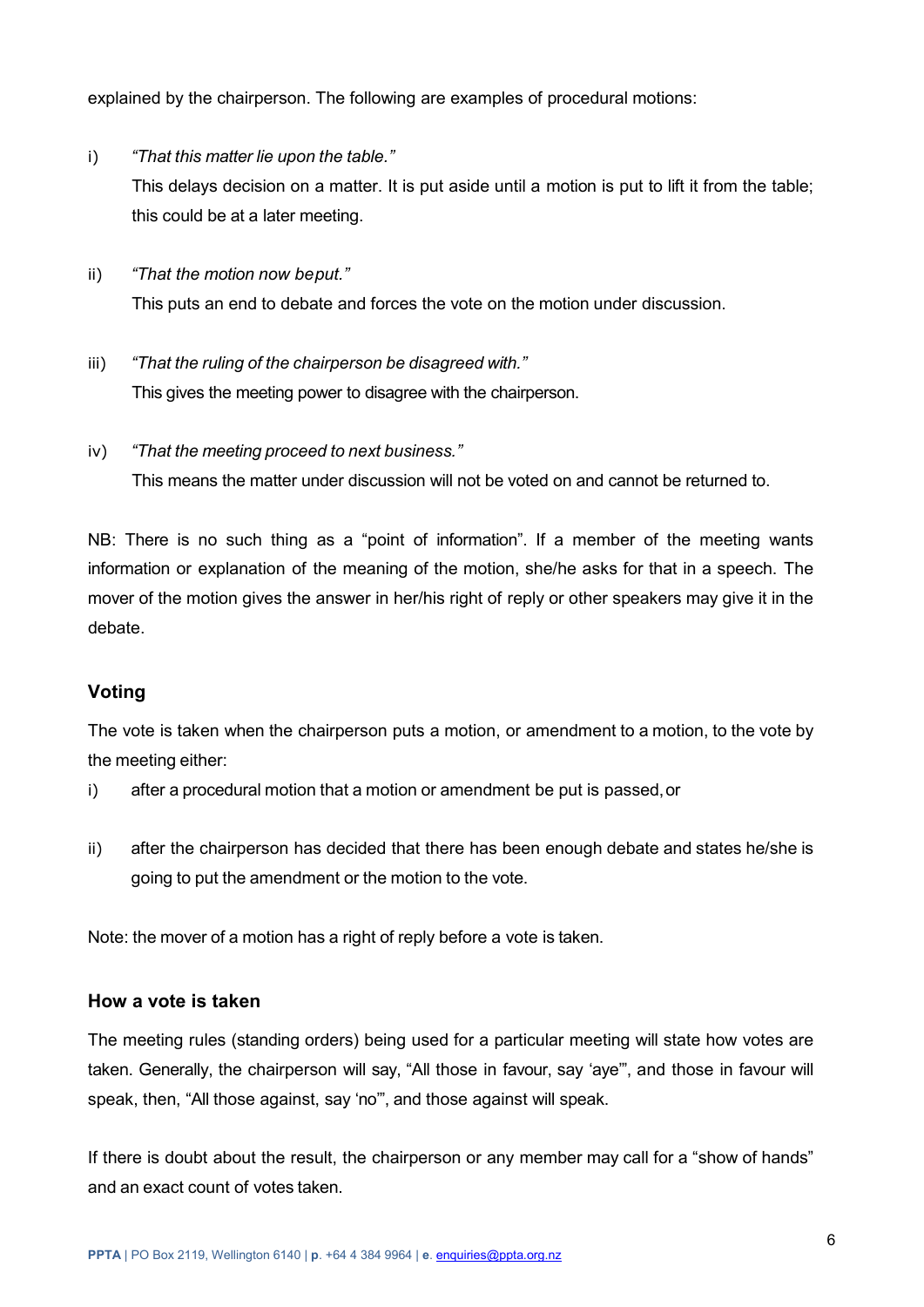The chairperson declares the result by declaring the motion either "carried" or "not carried".

If no vote against a motion is made, the chairperson may call for abstentions to determine whether a vote in favour may be declared unanimous.

A member of the meeting may request that his/her vote or abstention is recorded in the minutes.

## **Guidelines for efficient meetings**

Establish from the group the most suitable time to have a meeting.

Provide an agenda before the meeting. Provide good notice of themeeting.

Set time limits for the meeting and tell the meeting. Only let the meeting go longer if the meeting votes for an extension of time.

Ensure the meeting place is suitable (if that is possible). Arrange seating so that the chairperson is visible to all and so she/he can see everyone.

Explain the purpose of the meeting and how you intend to conduct it, e.g. time limits for speakers, method of indicating to the chair a participant's wish to speak.

The meeting should begin with apologies, and approve the minutes of the previous meeting. As the meeting progresses, watch the passage of time to ensure the agenda can be covered.

The meeting should conclude with a decision, or with actions to be carried out. It should be clear who is to carry out the actions.

Minutes of the meeting should be provided to the branch.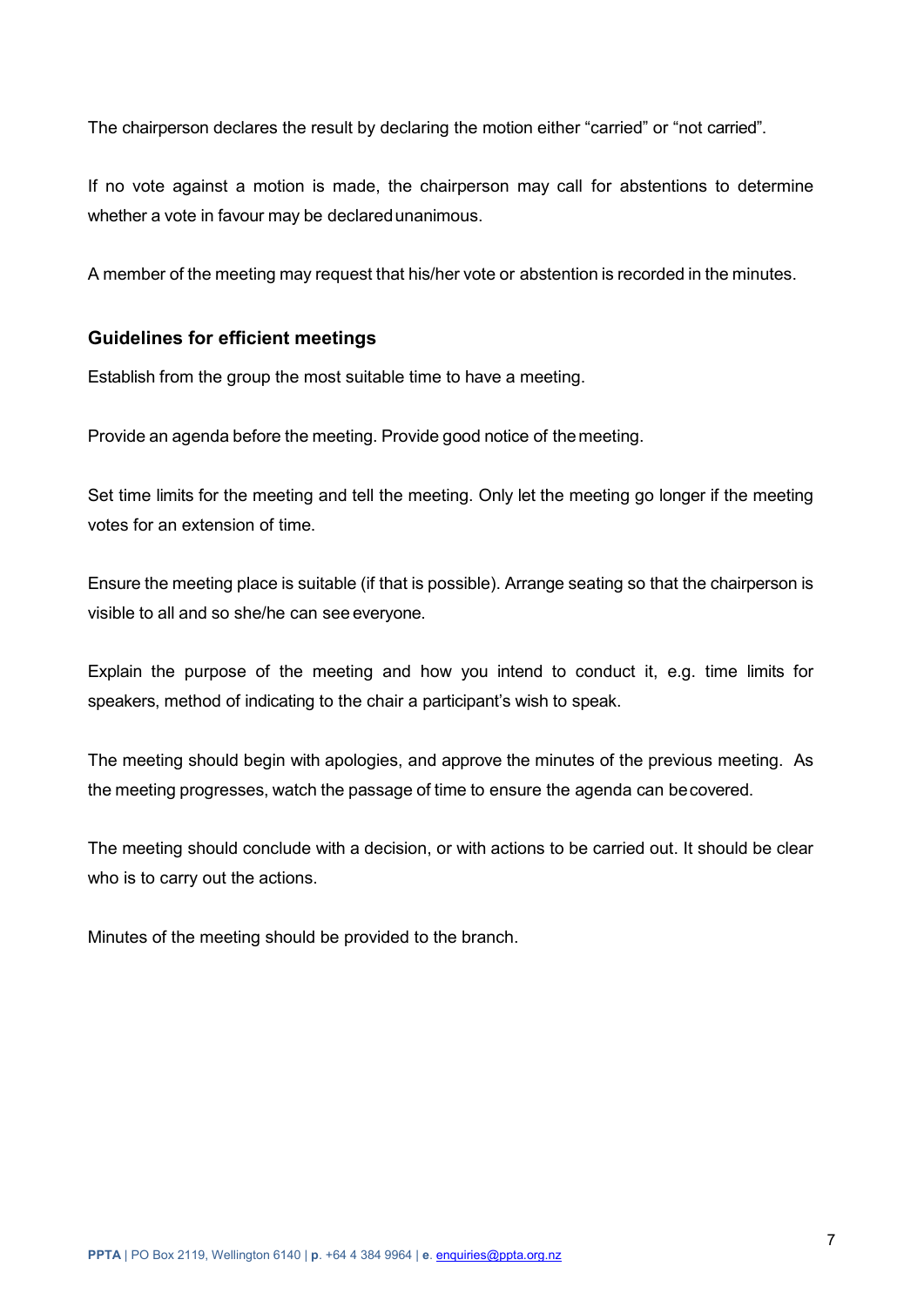# <span id="page-7-0"></span>**Problems and solutions**

| <b>Problems</b>                                                               | <b>Solutions</b>                                                                                                   |
|-------------------------------------------------------------------------------|--------------------------------------------------------------------------------------------------------------------|
| Talking across the meeting                                                    | Speakers to speak to the chair only                                                                                |
| Long rambling speeches                                                        | Set time limits for speakers                                                                                       |
| People interrupting each other or getting<br>impatient while waiting to speak | Write down a speaking list - occasionally tell<br>the meeting what it is                                           |
| Repetitive speeches                                                           | After 2-3 speeches one way, ask for speakers<br>the other way. If none, put the motion                             |
| Speakers off the topic                                                        | Chair interrupts speaker and tells him/her if<br>he/she is off the topic                                           |
| Personal attacks                                                              | Chair stops speaker, explains this is not<br>allowed                                                               |
| Motion which is not clear                                                     | Ask mover to clarify                                                                                               |
| Two ideas contained in a motion                                               | Break into two motions and take one at a<br>time                                                                   |
| Unsure how to take a vote                                                     | Clearly indicate - "I will now put the vote" -<br>and explain how voting is to be done                             |
| Confusion over result of vote                                                 | State the result clearly. A voice vote may be<br>challenged by calling for a handvote                              |
| Confusion over procedural motions                                             | Chair has checked procedural motions<br>before meeting - knows which are valid. No<br>debate on procedural motions |

# <span id="page-7-1"></span>**Checklist for speakers**

- Can they see me?
- Am I looking at them?
- Can they hear me?
- Can they understand what I am saying?
- Am I interesting to listen to?
- Is my point of view clear?
- Am I engaging the audience?
- Does my speech end on a strong note?
- What overall impression am I leaving with the audience?
- What will I try to improve for next time?